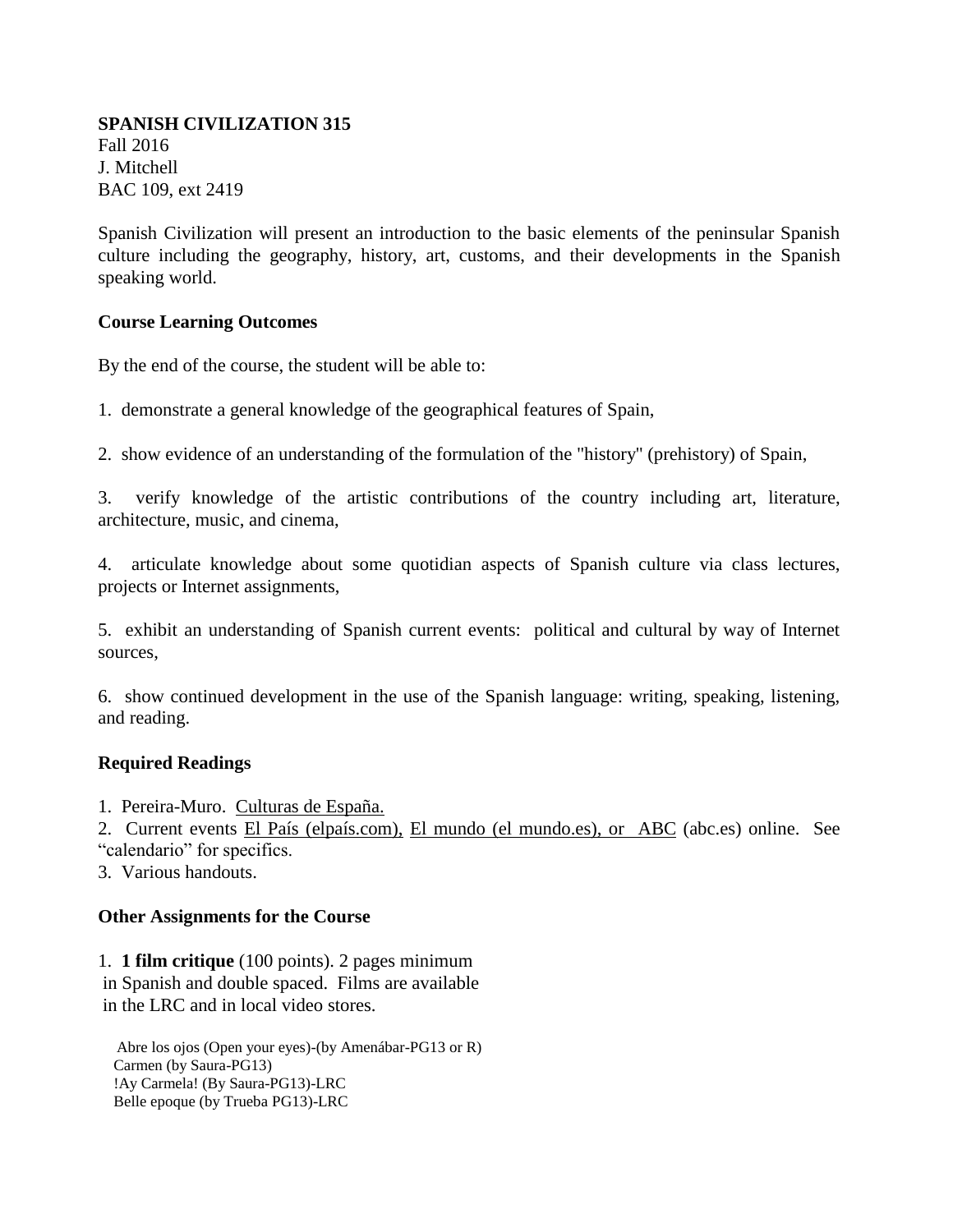Volver(Almodóvar) Women on the Verge of a Nervous Breakdown (by Almodóvar-PG13 All About My Mother (by Almodóvar-PG13) Solas (by Zambrano-PG-13) Tango (by Saura-PG13) El abuelo, The Grandfather (by Garci-PG)-LRC Mar adentro, The Sea Inside-(PG13) El laberinto del fauno,(R-violencia) (Pan´s Labyrinth)

Keep in mind that many films may have offensive content. The point of the exercise is not to offend but merely to inform and to introduce you to the developing Spanish cinema and its existence as a cultural phenomenon. If you choose an R rated film, remember that it may not be viewed in a dorm lounge area.

2. **1 oral and written report** (150 points)- Topics will revolve around contemporary issues not covered in class discussions. Class members not reporting on a particular day will be expected to take notes. Material from the reports will be included in the final exam.

3. **3 unit exams** (300 points/100 each) **Final exam** (200 points)

All exams are written in Spanish. Students are allowed to bring dictionaries to the class to aid in writing.

4. **5 current events** (100 points/20 each)-students are required to write a summary in Spanish of an article from an online newspaper on a 5x7 card attached to the article. Be sure to list references and to include page numbers or http reference. On due dates, students will be asked to give a short oral summary in class of the article he/she has read. See "calendario" for specific newspapers and sections for that due date. **Summaries should be written in your own Spanish and not copied from the article. Otherwise, it will be considered plagiarism.** 

5. **Oral participation and Attendance** (100 points)-includes participation in class, in group work and discussions. Regular and punctual attendance in all classes for which the student is registered is considered essential to optimum academic achievement. Therefore, regular attendance and participation in each class of the course are two of the course requirements. Students will be allowed one excused absence, thereafter students will be docked 1% of the total grade per absence except when absences are necessitated by certain university sponsored activities and approved in writing by the Provost of the university. As per the University Catalog, a student who misses 20% or more of the total classes does not meet the course requirements and will be dropped from the course or receive an **F** as a final grade in the course.

## **Late Work Policy**

1. Assignments will not be accepted late unless you have been excused by the provost. If there is a particular problem occurring or emergency, see or call the professor before the due date and special arrangements may be made.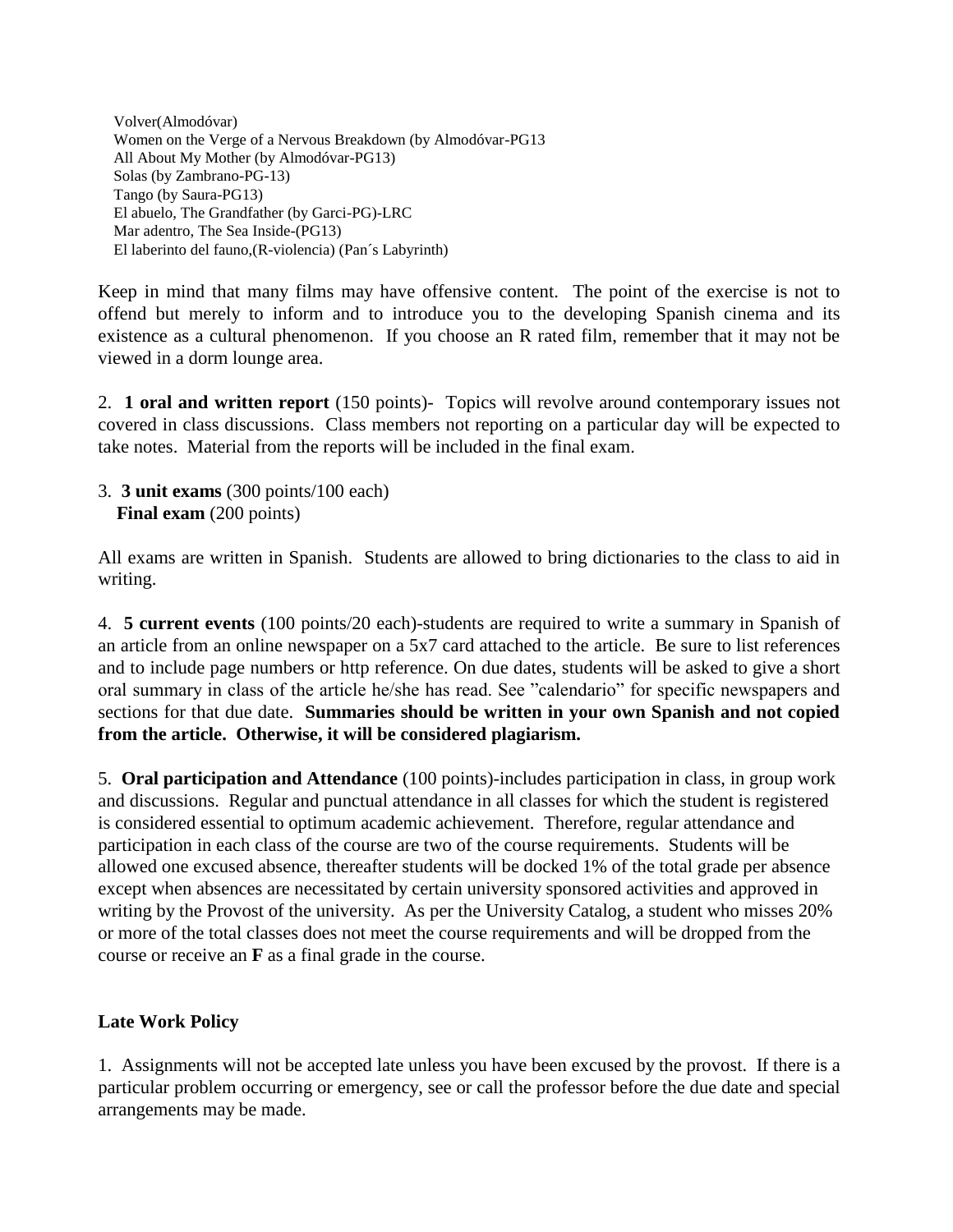2. There are no make-up exams except in the case of extreme emergency or illness.

### **Academic Accommodations/Tutorials**

All students are expected to meet the standards for this course as set by the instructor. However, students with learning disabilities who may need accommodations should discuss options with the instructor during **the first two weeks** of classes and provide approved documentation and verification of need. Documentation must be given to the Associate Dean of Students/Academic Advising whose office is located in the Academic Support Center. The Center is equipped to accommodate not only those students with learning disabilities but it can provide a variety of tutorial needs.

### **Academic Honesty/Plagiarism**

Cheating may be defined in various ways: taking materials from another person's test, or copying other people's work such as in plagiarism where proper credit is not given to an author or appropriate source. In any case, the professor considers cheating a serious offense. Any person caught cheating will not be given credit for the assignment or test. A second offense will warrant and "F" for the course. In addition, the student's name will be reported to the department chair and the associate Dean. The incident will be forwarded onto the Vice President for Student Development where is will become part of the student´s record.

#### **Means of Assessing Learning Outcomes/Evaluation Methods**

Grades will be based on the point system established by the course. 850 points are the total amount possible.

| Informe Oral y Escrito | 1 @ 150    | 150 |
|------------------------|------------|-----|
| Análisis de película   | $1 \& 100$ | 100 |
| Exámenes               | 3 @ 100    | 300 |
| <b>Examen Final</b>    | $1 \& 200$ | 200 |
| Noticias/Eventos       | $5 \t@ 20$ | 100 |
| Participación          | 100        | 150 |
|                        |            |     |

total 1000

# **Evaluation Point Totals**

| $930=$ A    | $700 = C -$      |
|-------------|------------------|
| $900 = A -$ | $680=D+$         |
| $880 = B +$ | $630=$ D         |
| $830 = B$   | $600 = D -$      |
| $800 = B -$ | Anything below=F |
| $780=C+$    |                  |
| $730=$ C    |                  |
|             |                  |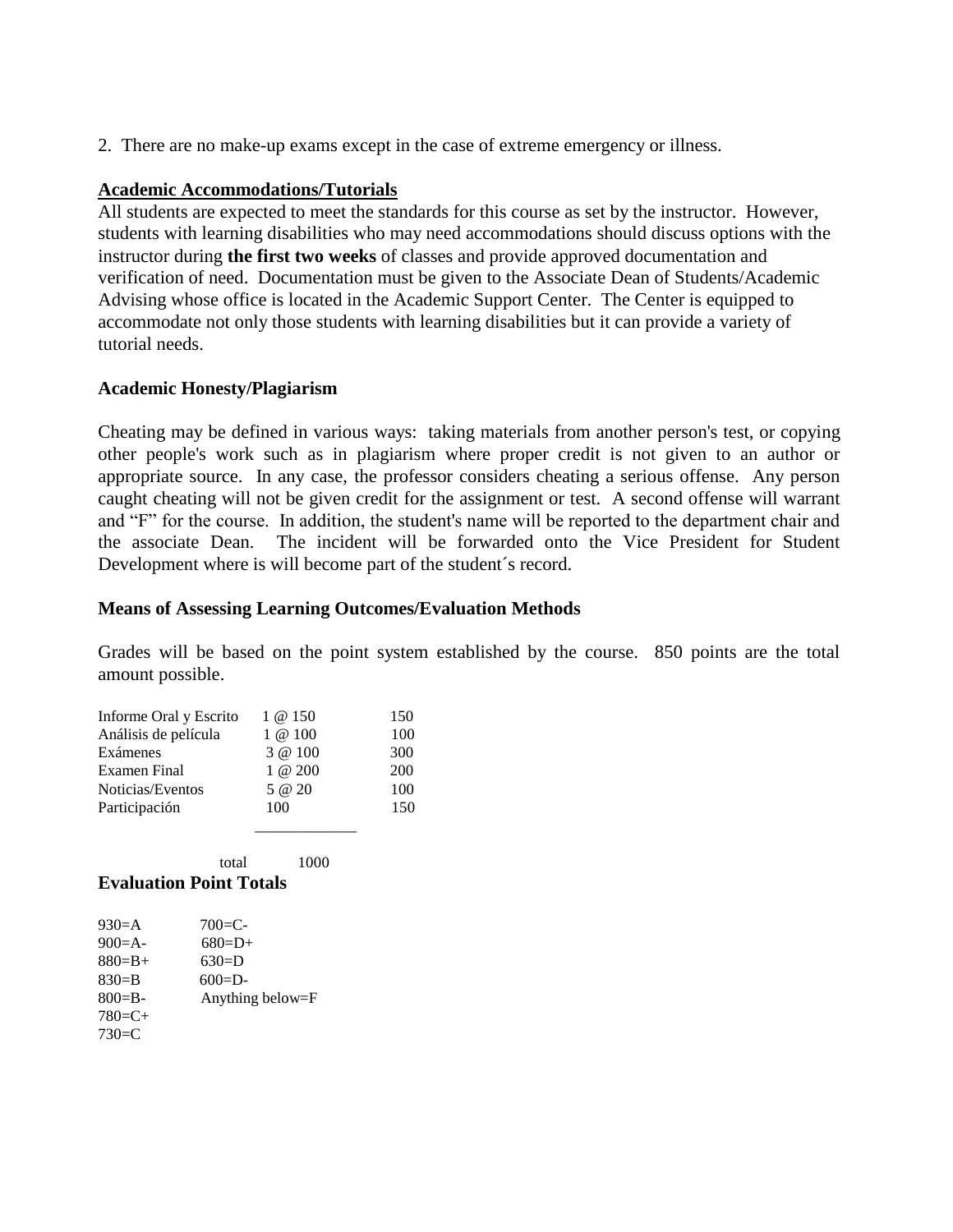## **CALENDARIO**

agosto 30 Introducción septiembre 5 No hay clases.

\_\_\_\_\_\_\_\_\_\_\_\_\_\_\_\_\_\_\_\_\_\_\_\_\_\_\_\_\_\_\_\_\_\_\_\_\_\_\_\_\_\_\_\_\_\_\_\_\_\_\_\_\_\_\_\_\_\_\_\_\_\_\_\_\_\_\_\_\_\_\_\_\_\_\_\_\_\_\_

\_\_\_\_\_\_\_\_\_\_\_\_\_\_\_\_\_\_\_\_\_\_\_\_\_\_\_\_\_\_\_\_\_\_\_\_\_\_\_\_\_\_\_\_\_\_\_\_\_\_\_\_\_\_\_\_\_\_\_\_\_\_\_\_\_\_\_\_\_\_\_\_\_\_\_\_\_\_\_

7 Intro.,

## 9 **Para entregar: Noticias del periódico #1 Elmundo.es o elpaís.com/¿Qué pasa en los deportes?**

12 Capítulo 1. La formación de España,

14 Cap. 1,

16 Capítulo 2, La España medieval 19 Cap. 2

21 Capítulo 3, Hacia la unidad de España y la formación del imperio

23 Tema de interés

26 Cap. 3

28 Capítulo 4, El imperio español

## 30 **Para entregar: Noticias del periódico #2 elpaís.com o abc.es/ ¿Qué pasa con la Real familia?**

octubre 3 Cap. 4

#### **5 Examen I**

7 Tema de interés

10 Capítulo 5, El siglo XVII

12 Cap. 5

## 14 **Para entregar y comentar: Análisis de película**

17 Capítulo 6, El siglo XVIII

19 Cap. 6